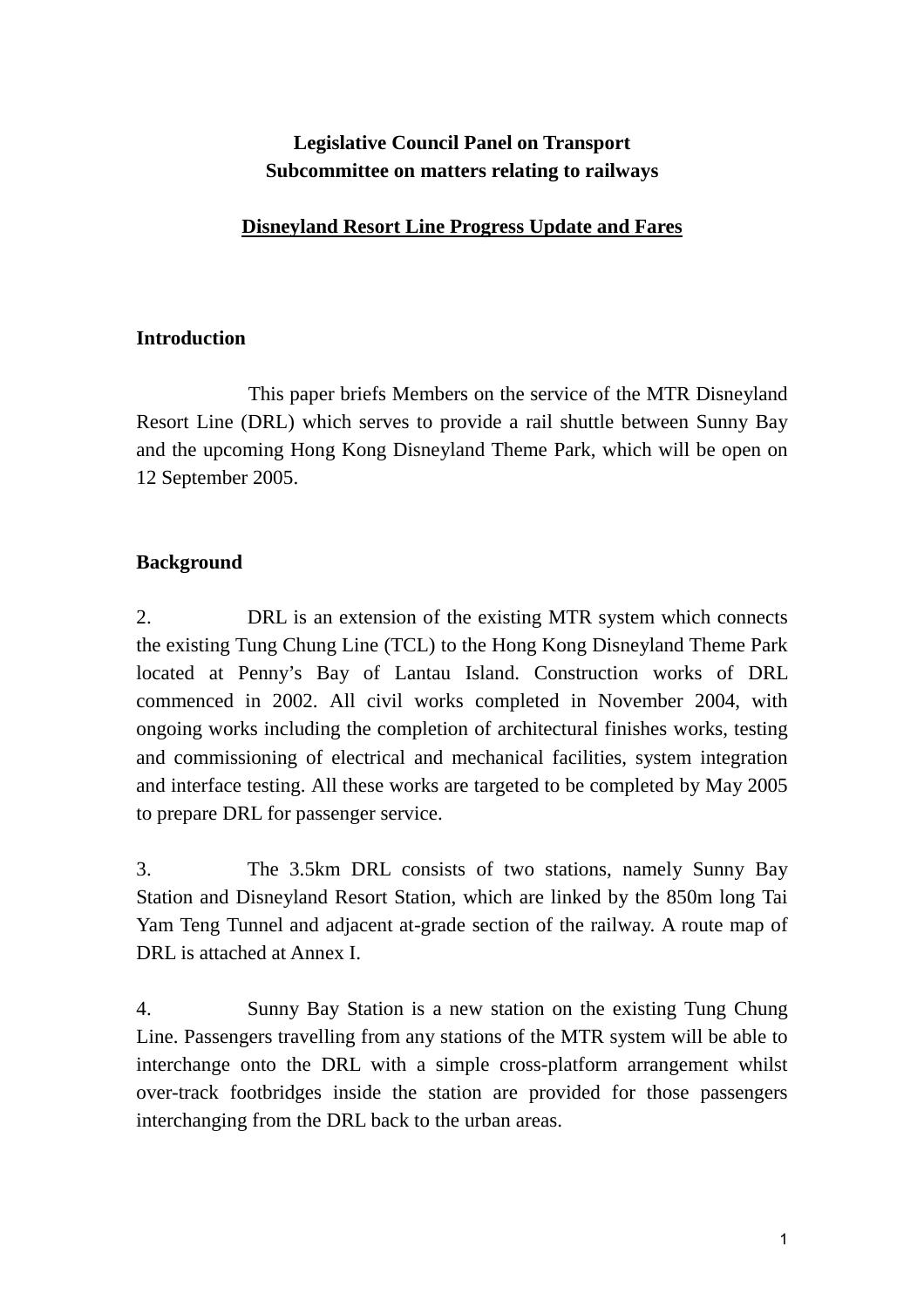5. The Disneyland Resort Station is the terminus of the DRL. It has a combined concourse and platform in the form of an open landscaped arena, providing easy access to the Hong Kong Disneyland which is adjacent to the Station.

#### **Operational Features**

6. Both Sunny Bay and Disneyland Resort Stations are of an open-air design to commensurate with the Theme Park. Both stations are equipped with standard station facilities as well as facilities for the disabled including lifts, tactile guide paths and bi-directional wide gates, etc.

7. To blend in with the unique design, platforms of the two stations are fitted with platform gates which function in a similar manner as platform screen doors in existing MTR system.

8. The DRL is designed to adopt fully automatic operation (FAO) as its operating mode, which is similar to the Automatic People Mover of the Hong Kong International Airport as well as a number of rapid transit system lines around the world.

9. Train-borne communications equipment is installed to enable direct communication between passengers and station staff. Additional staff will be deployed to render assistance to passengers upon the opening of the new line.

#### **Commissioning and Service Information**

10. The testing and commissioning of the new line has been progressing well. It is expected that the line will be open before the grand opening of the Hong Kong Disneyland on 12 September 2005 to provide visitors with a unique value for money rail journey.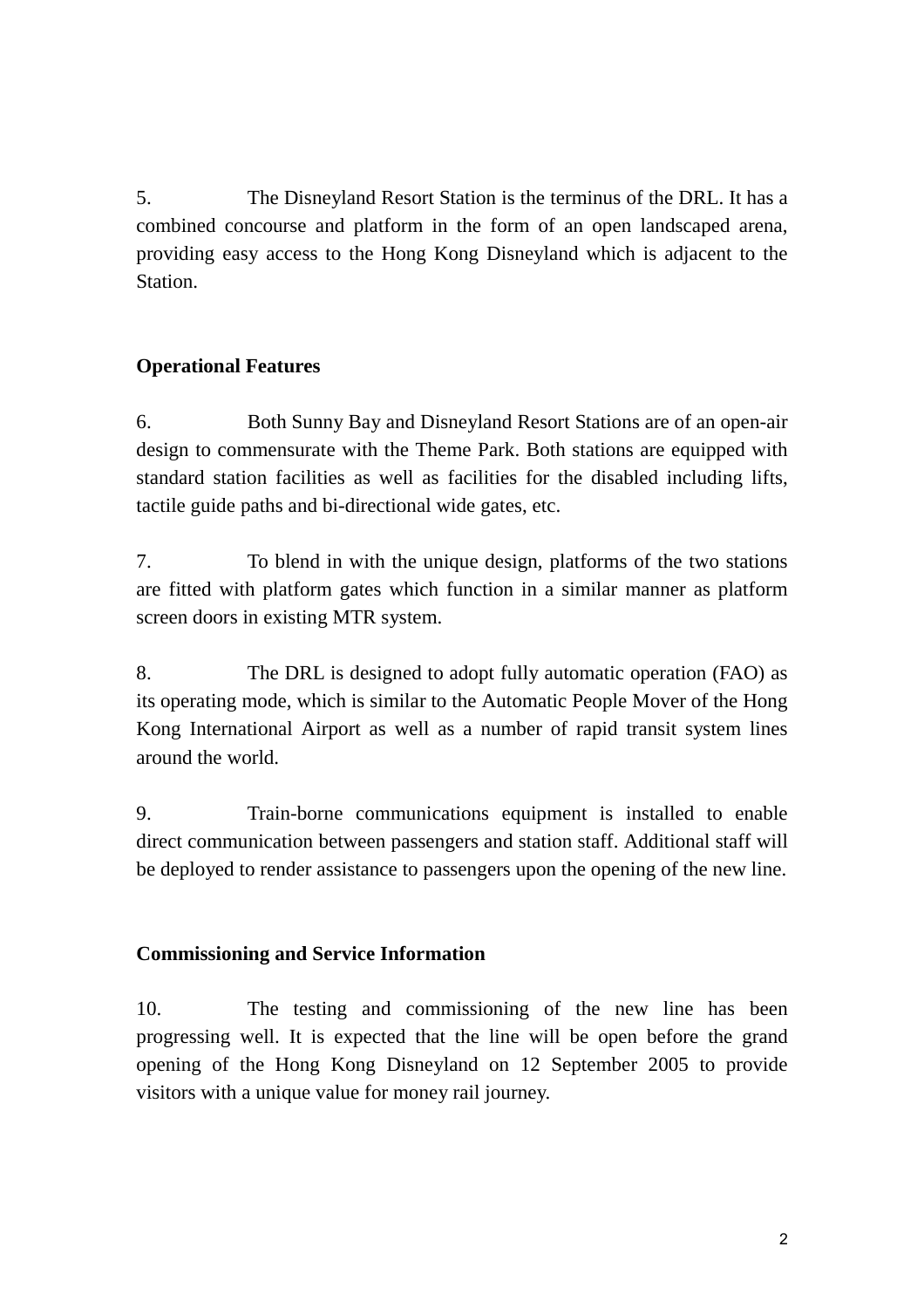11. Operational hours of the DRL will start around 6 : 00 am to 1 : 00 am on the following day. The first and last trains of DRL will be scheduled to facilitate passengers interchanging with other MTR lines.

12. The DRL will operate with 4-car trains. Each car will be able to accommodate 180 passengers. Running on headway from 4 to 10 minutes, the Line is expected to carry a total up to 10,800 passengers per hour in each direction during peak hours.

13. It takes 3.5 minutes to travel between Sunny Bay Station and Disneyland Resort Station, whilst journey times between the Sunny Bay Station and other MTR stations in the territory are as follows:

| <b>To/From</b>                        | <b>Journey Time</b> |
|---------------------------------------|---------------------|
| <b>Sunny Bay Station</b>              | (minutes)           |
| <b>Disneyland Resort Station</b>      | 3.5                 |
| Tsing Yi Station / Tung Chung Station | 6                   |
| Lai King Station                      | 9                   |
| Nam Cheong Station                    | 13                  |
| <b>Kowloon Station</b>                | 17                  |
| <b>Hong Kong Station</b>              | 20                  |
| <b>Kowloon Tong Station</b>           | 25                  |
| <b>Yau Tong Station</b>               | 43                  |

#### **Fares**

14. As DRL is an extension of the MTR system, it follows the existing fare structure. In considering the fares, factors including the economic situation, operating condition, public affordability, market competition as well as the nature of the trips were taken into account with a view to providing value for money service to passengers.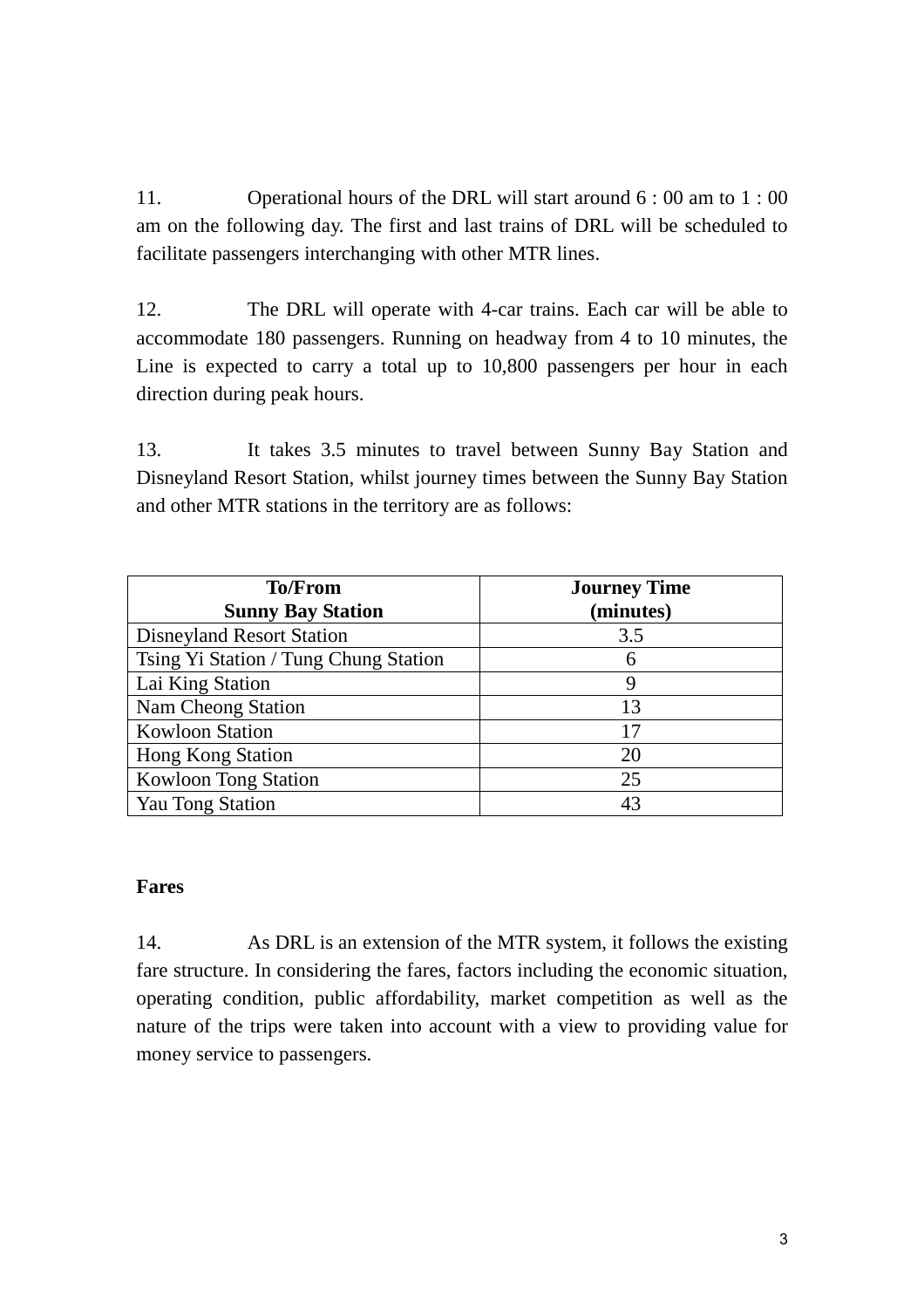| To / From                        |         | <b>Adult</b> | <b>Concession</b> |        |  |  |  |  |  |  |  |  |  |
|----------------------------------|---------|--------------|-------------------|--------|--|--|--|--|--|--|--|--|--|
| <b>Disneyland Resort Station</b> | Octopus | Single       | Octopus           | Single |  |  |  |  |  |  |  |  |  |
|                                  |         | Ride         |                   | Ride   |  |  |  |  |  |  |  |  |  |
| Sunny Bay                        | \$5.6   | \$6          | \$2.9             | \$3    |  |  |  |  |  |  |  |  |  |
| Tung Chung and Tsing Yi          | \$12.6  | \$14         | \$6.4             | \$7    |  |  |  |  |  |  |  |  |  |
| Sham Shui Po to Tsuen Wan        | \$15.1  | \$17         | \$7.6             | \$8.5  |  |  |  |  |  |  |  |  |  |
| Nam Cheong                       |         |              |                   |        |  |  |  |  |  |  |  |  |  |
| Prince Edward to Tsim Sha Tsui   | \$18.1  | \$20         | \$9.1             | \$10   |  |  |  |  |  |  |  |  |  |
| Shek Kip Mei to Diamond Hill     |         |              |                   |        |  |  |  |  |  |  |  |  |  |
| Kowloon and Olympic              |         |              |                   |        |  |  |  |  |  |  |  |  |  |
| Choi Hung to Lam Tin             | \$20.1  | \$23         | \$10.1            | \$11.5 |  |  |  |  |  |  |  |  |  |
| Sheung Wan to Chai Wan           | \$23.1  | \$26         | \$11.6            | \$13   |  |  |  |  |  |  |  |  |  |
| Hong Kong                        |         |              |                   |        |  |  |  |  |  |  |  |  |  |
| Yau Tong to Po Lam               |         |              |                   |        |  |  |  |  |  |  |  |  |  |

15. A summary of DRL fares to and from Disneyland Resort Station is shown below:

The MTR Fare table including the two new stations is attached at Annex II.

# **Communications**

16. Details of the new railway service will be publicized through the mass media and in the MTR network.

17. To familiarize the travelling public with the features and service of DRL, a series of public awareness programme including visits, distribution of leaflets, video on DRL features aired in MTR stations, etc. will also be launched.

# **Conclusion**

18. Members are invited to note the DRL service as set out in this paper.

MTR Corporation Limited April 2005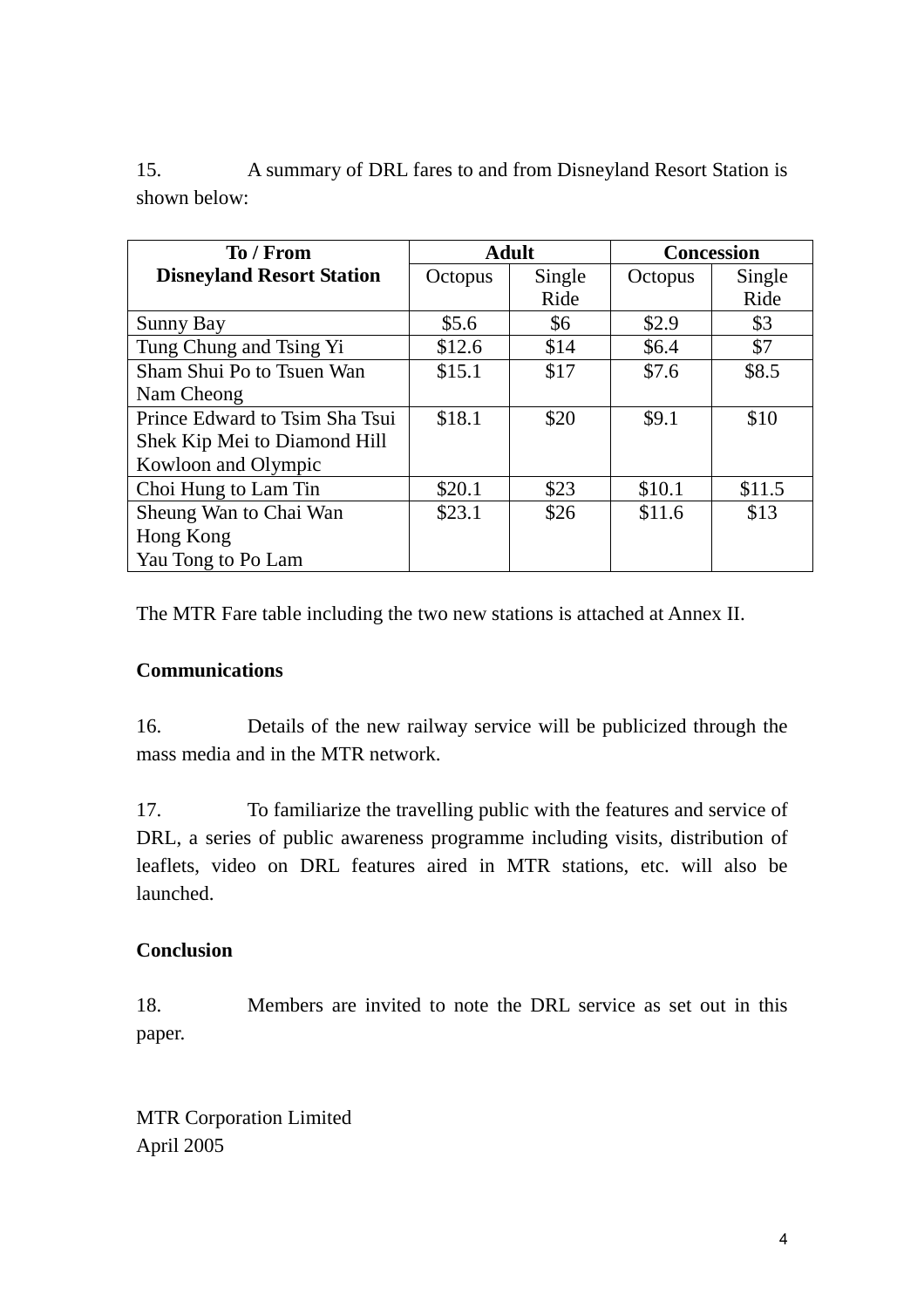# 地鐵路綫圖

# MTR system map





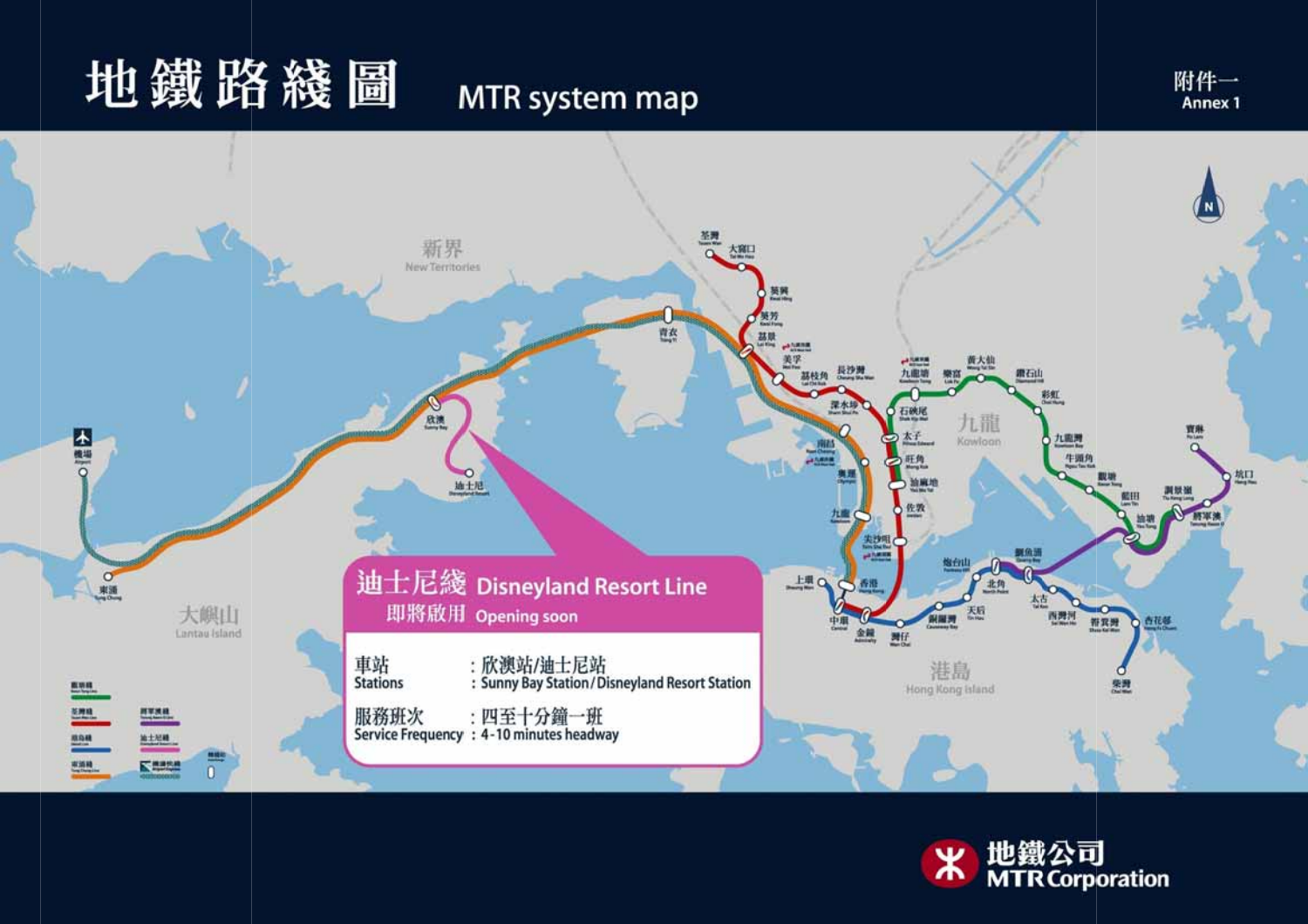# Annex II (Table 1)

 $($   $)$ 

Adult Octopus Faretable

|                       | Destination                          | 纄<br>Island Line                   |                  |                |                      |                                   |                   |             |                           |                         |                       |                                                                            |      |                      | 綫<br>Tsuen Van Line                                                                                               |          |               |                                     |                 |         |                                                             |                 |                               |           |             |            |           |                                 | 錦<br>Kwan Tong Line  |                |                                                                                        |                | Tung Chung Line & Disneyland Resort Line |           | 纔                                                                                                                                                                                                                                                                                                                                                                                                                                                                                                                                                            |                                                   |                                                                     | 綫<br>Tseung Kwan Oline      |                             |                                     |                           |     |
|-----------------------|--------------------------------------|------------------------------------|------------------|----------------|----------------------|-----------------------------------|-------------------|-------------|---------------------------|-------------------------|-----------------------|----------------------------------------------------------------------------|------|----------------------|-------------------------------------------------------------------------------------------------------------------|----------|---------------|-------------------------------------|-----------------|---------|-------------------------------------------------------------|-----------------|-------------------------------|-----------|-------------|------------|-----------|---------------------------------|----------------------|----------------|----------------------------------------------------------------------------------------|----------------|------------------------------------------|-----------|--------------------------------------------------------------------------------------------------------------------------------------------------------------------------------------------------------------------------------------------------------------------------------------------------------------------------------------------------------------------------------------------------------------------------------------------------------------------------------------------------------------------------------------------------------------|---------------------------------------------------|---------------------------------------------------------------------|-----------------------------|-----------------------------|-------------------------------------|---------------------------|-----|
|                       | Station                              |                                    |                  |                |                      |                                   |                   |             |                           |                         |                       |                                                                            |      |                      |                                                                                                                   |          |               |                                     |                 |         |                                                             |                 |                               |           |             |            |           |                                 |                      |                |                                                                                        |                |                                          |           |                                                                                                                                                                                                                                                                                                                                                                                                                                                                                                                                                              |                                                   |                                                                     |                             |                             |                                     |                           |     |
|                       | Origin<br>Station                    | Central<br>呙<br><b>Vain</b>        | <b>Admiralty</b> | l¥n<br>$G$ nai | Bevay<br>B)          | $\frac{\pi}{n}$<br>$\overline{F}$ | Fortress<br>$\Xi$ | North Point | Quary<br>ष्ट्य            | $\overline{\mathbf{g}}$ | Sai<br><b>Vain Ho</b> | Herg<br>$\overline{\mathbf{e}}_1$<br>Ñ.<br>$\mbox{\bf \large qmen}$<br>l¥n | 蚤    | <b>EimSta</b><br>Esu | K<br>Eg                                                                                                           | Morg Kok | Prince Edward | <b>Cheung Sha Var</b><br>inRms<br>Έ | ਦੁ<br>Ķók       | ě<br>Ęø | E.<br>$\mathbf{g}\,\mathbf{r}$<br>$\mathbb{R}^{\text{reg}}$ | $_{\rm{BuH}}$   | 힖<br>$W\,\mathrm{Hm}$         | Ψm        | 옷<br>ib Nái | Kow on Tag | F         | □<br>ď<br>IIH broor<br>E,<br>αn | Ga<br>$_{\rm{Bung}}$ | $\cos$ Bay     | $\operatorname*{Sug}% \nolimits_{\mathbb{Z}}\left( \mathbb{Z}\right) ^{2}$<br>Γgι<br>Ř | LanTin         | Kowoon<br>Яъ<br>$g_{\rm LDA}$            | $\sigma$  | $\operatorname*{H}\nolimits_{\operatorname*{supp}\nolimits}% \mathcal{M}(G)=\operatorname*{H}\nolimits_{\operatorname*{supp}\nolimits}% \mathcal{M}(G)=\operatorname*{H}\nolimits_{\operatorname*{supp}\nolimits}% \mathcal{M}(G)=\operatorname*{H}\nolimits_{\operatorname*{supp}\nolimits}% \mathcal{M}(G)=\operatorname*{H}\nolimits_{\operatorname*{supp}\nolimits}% \mathcal{M}(G)=\operatorname*{H}\nolimits_{\operatorname*{supp}\nolimits}% \mathcal{M}(G)=\operatorname*{H}\nolimits_{\operatorname*{supp}\nolimits}% \mathcal{M}(G)=\operatorname$ | Birg<br>€<br>$\mathbbmss{}$<br>Yed                | $\mbox{Im} \beta$ dung<br><b>Eyland</b><br>ਡ                        | $\mathop{\rm arg}\nolimits$ | ᄇ<br>u ƙerg<br>$_{\rm BIG}$ | Tseung Kwan<br>$\circ$              | Hang Hau                  | प्त |
|                       | Sheung Wan                           |                                    | 38 38            |                |                      |                                   |                   |             |                           |                         |                       |                                                                            |      |                      |                                                                                                                   |          |               |                                     |                 |         |                                                             |                 |                               |           |             |            |           |                                 |                      |                |                                                                                        |                | 38                                       |           |                                                                                                                                                                                                                                                                                                                                                                                                                                                                                                                                                              |                                                   |                                                                     |                             |                             |                                     |                           |     |
|                       | Central                              | 38                                 | 38               | 38             |                      |                                   |                   |             |                           |                         |                       |                                                                            |      |                      |                                                                                                                   |          |               |                                     |                 |         |                                                             |                 |                               |           |             |            |           |                                 |                      |                |                                                                                        |                |                                          |           |                                                                                                                                                                                                                                                                                                                                                                                                                                                                                                                                                              |                                                   |                                                                     |                             |                             |                                     |                           |     |
|                       | Admiralty                            | 38<br>38                           |                  | 38             | 38                   |                                   |                   |             |                           |                         |                       |                                                                            |      |                      |                                                                                                                   |          |               |                                     |                 |         |                                                             |                 |                               |           |             |            |           |                                 |                      |                |                                                                                        |                |                                          |           |                                                                                                                                                                                                                                                                                                                                                                                                                                                                                                                                                              |                                                   |                                                                     |                             |                             |                                     |                           |     |
|                       | Van Chai                             |                                    | 38 38            |                | 38                   |                                   |                   |             |                           |                         |                       |                                                                            |      |                      |                                                                                                                   |          |               |                                     |                 |         |                                                             |                 |                               |           |             |            |           |                                 |                      |                |                                                                                        |                |                                          |           |                                                                                                                                                                                                                                                                                                                                                                                                                                                                                                                                                              |                                                   |                                                                     |                             |                             |                                     |                           |     |
|                       | Causeway Bay                         |                                    | 38               | 38             |                      | 38                                |                   |             |                           |                         |                       |                                                                            |      |                      |                                                                                                                   |          |               |                                     |                 |         |                                                             |                 |                               |           |             |            |           |                                 |                      |                |                                                                                        |                |                                          |           |                                                                                                                                                                                                                                                                                                                                                                                                                                                                                                                                                              |                                                   |                                                                     |                             |                             |                                     |                           |     |
|                       | Tin Hau<br>Fortress H11              |                                    |                  | 38             | 38<br>38             |                                   | 38                | 38<br>38    | 38                        |                         |                       |                                                                            |      |                      |                                                                                                                   |          |               |                                     |                 |         |                                                             |                 |                               |           |             |            |           |                                 |                      |                |                                                                                        |                |                                          |           |                                                                                                                                                                                                                                                                                                                                                                                                                                                                                                                                                              |                                                   |                                                                     |                             |                             |                                     |                           |     |
| Island                | North Point                          |                                    |                  |                |                      |                                   |                   |             | 38                        |                         |                       |                                                                            |      |                      |                                                                                                                   |          |               |                                     |                 |         |                                                             |                 |                               |           |             |            |           |                                 |                      |                |                                                                                        |                |                                          |           |                                                                                                                                                                                                                                                                                                                                                                                                                                                                                                                                                              |                                                   |                                                                     |                             |                             |                                     |                           |     |
| Line                  | <b>Quarry Bay</b>                    |                                    |                  |                |                      |                                   | 38                | 38          |                           |                         | 38 38                 |                                                                            |      |                      |                                                                                                                   |          |               |                                     |                 |         |                                                             |                 |                               |           |             |            |           |                                 |                      |                |                                                                                        |                |                                          |           |                                                                                                                                                                                                                                                                                                                                                                                                                                                                                                                                                              |                                                   |                                                                     |                             |                             |                                     |                           |     |
|                       | Tai Koo                              |                                    |                  |                |                      |                                   |                   | 38          | 38                        |                         | 38                    | 3 R                                                                        |      |                      |                                                                                                                   |          |               |                                     |                 |         |                                                             |                 |                               |           |             |            |           |                                 |                      |                |                                                                                        |                |                                          |           |                                                                                                                                                                                                                                                                                                                                                                                                                                                                                                                                                              |                                                   |                                                                     |                             |                             |                                     |                           |     |
|                       | Sai Wan Ho                           |                                    |                  |                |                      |                                   |                   |             | 38                        | 38                      |                       | 38<br>38                                                                   |      |                      |                                                                                                                   |          |               |                                     |                 |         |                                                             |                 |                               |           |             |            |           |                                 |                      |                |                                                                                        |                |                                          |           |                                                                                                                                                                                                                                                                                                                                                                                                                                                                                                                                                              |                                                   |                                                                     |                             |                             |                                     |                           |     |
|                       | Shau Kei Vain                        |                                    |                  |                |                      |                                   |                   |             |                           |                         | $38 \mid 38$          | 38                                                                         | 38   |                      |                                                                                                                   |          |               |                                     |                 |         |                                                             |                 |                               |           |             |            |           |                                 |                      |                |                                                                                        |                |                                          |           |                                                                                                                                                                                                                                                                                                                                                                                                                                                                                                                                                              |                                                   |                                                                     |                             |                             |                                     |                           |     |
|                       | 邨 Heng Fa Chuen                      |                                    |                  |                |                      |                                   |                   |             |                           |                         | 38                    |                                                                            |      |                      |                                                                                                                   |          |               |                                     |                 |         |                                                             |                 |                               |           |             |            |           |                                 |                      |                |                                                                                        |                |                                          |           |                                                                                                                                                                                                                                                                                                                                                                                                                                                                                                                                                              |                                                   |                                                                     |                             |                             |                                     |                           |     |
|                       | Chai Wan                             |                                    |                  |                |                      |                                   |                   |             |                           |                         |                       |                                                                            |      |                      |                                                                                                                   |          |               |                                     |                 |         |                                                             |                 |                               |           |             |            |           |                                 |                      |                |                                                                                        |                |                                          |           |                                                                                                                                                                                                                                                                                                                                                                                                                                                                                                                                                              |                                                   |                                                                     |                             |                             |                                     |                           |     |
|                       | Tsi mSha Tsui                        |                                    |                  |                |                      |                                   |                   |             |                           |                         |                       |                                                                            |      |                      | 38<br>38                                                                                                          |          |               |                                     |                 |         |                                                             |                 |                               |           |             |            |           |                                 |                      |                |                                                                                        |                |                                          |           |                                                                                                                                                                                                                                                                                                                                                                                                                                                                                                                                                              |                                                   |                                                                     |                             |                             |                                     |                           |     |
|                       | Jordan<br>Yau Ma Tei                 |                                    |                  |                |                      |                                   |                   |             |                           |                         |                       |                                                                            |      |                      | 38<br>38                                                                                                          | 38<br>38 | 38            |                                     |                 |         |                                                             |                 |                               |           |             |            |           |                                 |                      |                |                                                                                        |                |                                          |           |                                                                                                                                                                                                                                                                                                                                                                                                                                                                                                                                                              |                                                   |                                                                     |                             | 82                          |                                     |                           |     |
|                       | Mong Kok                             |                                    |                  |                |                      |                                   |                   |             |                           |                         |                       |                                                                            |      |                      | 38<br>38                                                                                                          |          | 38            |                                     |                 |         |                                                             |                 |                               |           |             |            |           |                                 |                      |                |                                                                                        |                |                                          |           |                                                                                                                                                                                                                                                                                                                                                                                                                                                                                                                                                              |                                                   |                                                                     |                             |                             |                                     |                           |     |
|                       | Prince Edward                        |                                    |                  |                |                      |                                   |                   |             |                           |                         |                       |                                                                            |      |                      | 38                                                                                                                | 38       |               | 38<br>38                            |                 |         |                                                             |                 |                               |           | 38          |            |           |                                 |                      |                |                                                                                        |                |                                          |           |                                                                                                                                                                                                                                                                                                                                                                                                                                                                                                                                                              |                                                   |                                                                     |                             |                             |                                     |                           |     |
| 湖                     | 埗 ShamShui Po                        |                                    |                  |                |                      |                                   |                   |             |                           |                         |                       |                                                                            |      |                      |                                                                                                                   | 38       | 38            | 38                                  | 38              |         |                                                             |                 |                               |           | 38          | 38         |           |                                 |                      |                |                                                                                        |                |                                          |           |                                                                                                                                                                                                                                                                                                                                                                                                                                                                                                                                                              |                                                   |                                                                     |                             |                             |                                     |                           |     |
|                       | Cheung Sha Wan                       |                                    |                  |                |                      |                                   |                   |             |                           |                         |                       |                                                                            |      |                      |                                                                                                                   |          | 38            | 38                                  | 38              |         |                                                             |                 |                               |           | 38          |            |           |                                 |                      |                |                                                                                        |                |                                          |           |                                                                                                                                                                                                                                                                                                                                                                                                                                                                                                                                                              |                                                   |                                                                     |                             |                             |                                     |                           |     |
| Tsuen                 | Lai Chi Kok                          |                                    |                  |                |                      |                                   |                   |             |                           |                         |                       |                                                                            |      |                      |                                                                                                                   |          |               | 38                                  |                 | 38      | 38                                                          |                 |                               |           |             |            |           |                                 |                      |                |                                                                                        |                |                                          |           |                                                                                                                                                                                                                                                                                                                                                                                                                                                                                                                                                              |                                                   |                                                                     |                             |                             |                                     |                           |     |
| Vain                  | Mei Foo                              |                                    |                  |                |                      |                                   |                   |             |                           |                         |                       |                                                                            |      |                      |                                                                                                                   |          |               |                                     |                 |         | 38                                                          |                 |                               |           |             |            |           |                                 |                      |                |                                                                                        |                |                                          |           |                                                                                                                                                                                                                                                                                                                                                                                                                                                                                                                                                              |                                                   |                                                                     |                             |                             |                                     |                           |     |
| Line                  | Lai King                             |                                    |                  |                |                      |                                   |                   |             |                           |                         |                       |                                                                            |      |                      |                                                                                                                   |          |               |                                     | 38              | 38      | 38                                                          | 38              |                               |           |             |            |           |                                 |                      |                |                                                                                        |                |                                          |           |                                                                                                                                                                                                                                                                                                                                                                                                                                                                                                                                                              |                                                   |                                                                     |                             |                             |                                     |                           |     |
|                       | Kvai Fong<br>Kwai Hng                |                                    |                  |                |                      |                                   |                   |             |                           |                         |                       |                                                                            |      | 82                   | 82<br>82<br>82                                                                                                    |          |               |                                     |                 | 38      | 38<br>38<br>38                                              | 38 <sup>1</sup> | 38<br>38                      | 38        |             |            |           | 82                              |                      | 82<br>82       |                                                                                        | 82<br>82       | 82<br>82                                 |           |                                                                                                                                                                                                                                                                                                                                                                                                                                                                                                                                                              |                                                   |                                                                     |                             |                             |                                     |                           |     |
|                       | Tai Wo Hau                           |                                    |                  |                |                      |                                   |                   |             |                           |                         |                       |                                                                            |      |                      | 82<br>82                                                                                                          |          |               |                                     |                 |         | 38                                                          | 38              |                               | 38        |             |            |           | 82                              |                      |                |                                                                                        | 82             | 82                                       |           |                                                                                                                                                                                                                                                                                                                                                                                                                                                                                                                                                              | 38                                                |                                                                     |                             |                             |                                     |                           |     |
|                       | Tsuen Van                            |                                    |                  |                |                      |                                   |                   |             |                           |                         |                       |                                                                            |      |                      |                                                                                                                   |          |               |                                     |                 |         |                                                             |                 |                               |           |             |            |           |                                 |                      |                |                                                                                        |                |                                          |           |                                                                                                                                                                                                                                                                                                                                                                                                                                                                                                                                                              |                                                   |                                                                     |                             |                             |                                     |                           |     |
|                       | Shek Kip Mei                         |                                    |                  |                |                      |                                   |                   |             |                           |                         |                       |                                                                            |      |                      |                                                                                                                   |          |               |                                     |                 |         |                                                             |                 |                               |           |             |            |           |                                 |                      |                |                                                                                        |                |                                          |           |                                                                                                                                                                                                                                                                                                                                                                                                                                                                                                                                                              |                                                   |                                                                     |                             |                             |                                     |                           |     |
|                       | Kowl con Tong                        |                                    |                  |                |                      |                                   |                   |             |                           |                         |                       |                                                                            |      |                      |                                                                                                                   |          |               |                                     |                 |         |                                                             |                 |                               |           | 38          |            | 38        | 38                              |                      |                |                                                                                        |                |                                          |           |                                                                                                                                                                                                                                                                                                                                                                                                                                                                                                                                                              |                                                   |                                                                     |                             |                             |                                     |                           |     |
| 纔                     | Lok Fu                               |                                    |                  |                |                      |                                   |                   |             |                           |                         |                       |                                                                            |      |                      |                                                                                                                   |          |               |                                     |                 |         |                                                             |                 | 82                            | 82        | 38          | 38         |           | 38<br>38                        |                      |                |                                                                                        |                |                                          |           |                                                                                                                                                                                                                                                                                                                                                                                                                                                                                                                                                              |                                                   |                                                                     |                             |                             |                                     |                           |     |
|                       | Wong Tai Sin                         |                                    |                  |                |                      |                                   |                   |             |                           |                         |                       |                                                                            |      |                      |                                                                                                                   |          |               |                                     |                 |         |                                                             |                 |                               |           |             | 38         |           | 38                              |                      |                |                                                                                        |                |                                          |           |                                                                                                                                                                                                                                                                                                                                                                                                                                                                                                                                                              |                                                   |                                                                     |                             |                             |                                     |                           | 82  |
| Kvan                  | Dianond H <sub>11</sub><br>Choi Hung |                                    |                  |                |                      |                                   |                   |             |                           |                         |                       |                                                                            |      |                      |                                                                                                                   |          |               |                                     |                 |         | 82                                                          |                 | 82                            | 82        |             |            | 38        | 38<br>38<br>38                  | 38                   | 38<br>38       | 38<br>38                                                                               |                |                                          |           |                                                                                                                                                                                                                                                                                                                                                                                                                                                                                                                                                              | 82                                                |                                                                     |                             |                             |                                     |                           |     |
| Tong<br>Line          | Kowl con Bay                         |                                    |                  |                |                      |                                   |                   |             |                           |                         |                       |                                                                            |      |                      |                                                                                                                   |          |               |                                     |                 | 82      | 82                                                          |                 | 82                            | 82        |             |            |           | 38                              | 38                   |                | 38<br>38                                                                               | 38             |                                          |           |                                                                                                                                                                                                                                                                                                                                                                                                                                                                                                                                                              | 82                                                | 18 <sup>1</sup>                                                     |                             |                             |                                     |                           |     |
|                       | Ngau Tau Kok                         |                                    |                  |                |                      |                                   |                   |             |                           |                         |                       |                                                                            |      |                      |                                                                                                                   |          |               |                                     |                 |         | 82                                                          |                 | 82                            | 82        |             |            |           |                                 | 38                   | 38             | 38                                                                                     |                |                                          |           |                                                                                                                                                                                                                                                                                                                                                                                                                                                                                                                                                              | 82                                                |                                                                     |                             |                             |                                     |                           |     |
|                       | Kwun Tong                            | 11.8 11.8 11.8                     |                  |                | 100100               |                                   |                   |             | $100$ 7.9 7.9 7.9 7.9 7.9 |                         |                       | $\Omega$ $\Omega$ $\Omega$ $\Omega$                                        | 10 O |                      |                                                                                                                   |          |               |                                     |                 |         | 82 82 82 82 82 82                                           |                 |                               |           |             | 56         |           | 5.6                             |                      | 38 38 38       |                                                                                        |                | 38 11.8                                  |           |                                                                                                                                                                                                                                                                                                                                                                                                                                                                                                                                                              | 8 8 2                                             | 51181                                                               | 38                          |                             | 46                                  | $56\quad 56$              |     |
|                       | LamTin                               | 11.8                               |                  |                |                      |                                   |                   | 7.9         | 7.9                       |                         | 7.9                   |                                                                            |      |                      |                                                                                                                   |          |               |                                     |                 |         | 82 82 82                                                    |                 | 82 82 82                      |           |             |            |           |                                 |                      | 38             | 38 38                                                                                  |                |                                          |           |                                                                                                                                                                                                                                                                                                                                                                                                                                                                                                                                                              | 82                                                | 18 1                                                                | 38                          | 38                          |                                     | 46                        | 56  |
| 綫                     | Hong Kong                            | 38                                 |                  | 38 38 46       |                      |                                   |                   |             | 46 46 56 56 56            |                         |                       |                                                                            |      |                      |                                                                                                                   |          |               |                                     |                 |         |                                                             |                 | 11.8 11.8 11.8 10.0 10.0 11.8 |           |             |            |           | 11.8 11.8                       |                      | 11.8 11.8      |                                                                                        | 11.8 11.8 11.8 |                                          |           |                                                                                                                                                                                                                                                                                                                                                                                                                                                                                                                                                              | 7.9 10.0 10.0 11.8 18.1                           | 20 1 23 1                                                           |                             |                             | 11.8 11.8 11.8 11.8 11.8            |                           |     |
| 綫                     | Kowl con                             | $7.9$ $7.9$ $7.9$ $7.9$ $10.0$     |                  |                |                      |                                   |                   |             | 100100100100100           |                         |                       | 1.8 11.8                                                                   |      |                      | 38 38 38 38                                                                                                       |          |               |                                     | 56              |         |                                                             |                 | 82828282                      |           |             | 56         |           |                                 |                      |                |                                                                                        |                | 7.9                                      | 38        | 46 82                                                                                                                                                                                                                                                                                                                                                                                                                                                                                                                                                        |                                                   | 181                                                                 |                             |                             | 82 82 82 82                         |                           |     |
| Tung Chung            | Ol ympic                             | 10010010010010010010010010010011.8 |                  |                |                      |                                   |                   |             |                           | 11.8                    |                       | 11.8                                                                       |      | 4.6                  | 38 38 38 38 38                                                                                                    |          |               | 46                                  |                 | 46 56   | 56 68                                                       |                 |                               |           | 38          | 46         |           | 56<br>56                        |                      |                |                                                                                        |                | 10038                                    |           | 38                                                                                                                                                                                                                                                                                                                                                                                                                                                                                                                                                           | 126                                               | $\frac{1}{1}$ 18 1                                                  |                             |                             | 82 82 82 82<br>$151$ 82 82 82 82 82 |                           |     |
| Line &<br>D sneyl and | NamCheong<br>Tsing Yi                | 10 0 10 0 10 0<br>11.8 11.8 11.8   |                  |                | 1001100<br>11.8 11.8 |                                   | 10011.8           |             | 11.8 11.8 11.8 11.8       |                         | 11.8                  | 1.8 11.8<br>11.8 11.8                                                      | 11.8 | 56                   | 46<br>82 82 82                                                                                                    |          |               | 46 38 38 38 38 38<br>56<br>56       | 46              | 46      | 46 56<br>46 38 38 38 38 38                                  | 56              |                               |           | 38 38       | 3.8        |           | 46                              | 56                   | 82828282828282 |                                                                                        |                | 1004638<br>11.8 82                       |           | 56                                                                                                                                                                                                                                                                                                                                                                                                                                                                                                                                                           | 56                                                | 100126<br>100126                                                    | 26 82 82                    |                             | 100                                 | 1001100                   |     |
| Resort                | Sunny Bay                            | 18 1 18 1 18 1 18 1 18 1 18 1      |                  |                |                      |                                   |                   |             |                           |                         |                       |                                                                            |      |                      | $126$ $126$ $126$ $126$ $126$ $126$ $100$ $100$ $100$ $100$ $100$ $100$ $100$ $100$ $100$ $100$ $100$ $100$ $126$ |          |               |                                     |                 |         |                                                             |                 |                               |           |             |            | 12 6 12 6 | 126                             |                      |                |                                                                                        |                | 15 1 18 1 12 6 12 6                      |           | 100100                                                                                                                                                                                                                                                                                                                                                                                                                                                                                                                                                       |                                                   | 82<br>56                                                            |                             |                             | 18 1 18 1 18 1 18 1 18 1            |                           |     |
| Line                  | Tung Chung                           |                                    |                  |                |                      |                                   |                   |             |                           |                         |                       | $231$ $231$ $231$ $231$ $231$ $231$ $231$ $231$                            |      | 151                  | 15.1                                                                                                              | 151151   |               | 126                                 | 12 6 12 6       | 126     | 12 6 12 6                                                   |                 | 126 126                       |           |             |            |           |                                 |                      | 18 1 18 1      |                                                                                        | 18 1 18 1 18 1 |                                          |           |                                                                                                                                                                                                                                                                                                                                                                                                                                                                                                                                                              | $126$ $126$ $82$                                  |                                                                     |                             |                             |                                     |                           |     |
|                       |                                      |                                    |                  |                |                      |                                   |                   |             |                           | 23 1 23 1               |                       | 23 1 23 1                                                                  | 23 1 |                      | 18 1 18 1 18 1 18 1 18 1                                                                                          |          |               | 15 <sub>1</sub>                     | 15 <sub>1</sub> |         | 15 1 15 1 15 1                                              |                 | $151 \quad 151$               | 15 1 18 1 |             | 18 1       | 18 1      | 18 1                            |                      |                |                                                                                        |                | 23 1                                     | 18 1 18 1 | 15.1                                                                                                                                                                                                                                                                                                                                                                                                                                                                                                                                                         |                                                   | 56 126                                                              |                             |                             | 23 1 23 1 23 1 23 1 23 1            |                           |     |
|                       | Yau Tong                             |                                    |                  |                | 1001100              |                                   |                   |             | 100 7.9 7.9 7.9 7.9 7.9   |                         |                       | 100100                                                                     |      |                      |                                                                                                                   |          |               | 82 82 82 82 82 82 82 82 100         |                 |         |                                                             |                 |                               |           |             |            |           |                                 | 56                   | 46             | 46                                                                                     | 38 38          |                                          |           |                                                                                                                                                                                                                                                                                                                                                                                                                                                                                                                                                              | 82 82 181                                         | 23 1                                                                |                             | 38 38                       |                                     |                           | 46  |
| 綫                     | Ti u Keng Leng                       | 11.8 11.8 11.8                     |                  |                |                      |                                   |                   |             |                           |                         |                       |                                                                            |      |                      |                                                                                                                   |          |               |                                     |                 |         |                                                             |                 |                               |           |             | 68         | 68        | 68                              |                      | 56 56          |                                                                                        |                |                                          |           |                                                                                                                                                                                                                                                                                                                                                                                                                                                                                                                                                              | 46 46 38 11.8 82 82 82 82 81                      | 23 1 3 8                                                            |                             |                             | 38 38 46                            |                           |     |
| <b>Tseung</b>         | Tseung Kwan O                        | 11.8 11.8 11.8                     |                  |                |                      |                                   |                   |             |                           |                         |                       |                                                                            |      |                      |                                                                                                                   |          |               |                                     |                 |         |                                                             |                 |                               |           |             |            | 38        | 68<br><b>8 i</b>                |                      |                |                                                                                        |                |                                          |           |                                                                                                                                                                                                                                                                                                                                                                                                                                                                                                                                                              | 68 56 56 46 46 11.8 82 82 82 100 181 21 231 38 38 |                                                                     |                             |                             |                                     | $38 \overline{\smash)38}$ |     |
| Kwan O                | Hang Hau                             | 11.8 11.8 11.8                     |                  |                | 11.8 11.8            |                                   |                   |             |                           |                         |                       |                                                                            |      |                      |                                                                                                                   |          |               |                                     |                 |         |                                                             |                 |                               |           |             |            |           |                                 | 68 l                 |                | 68 56                                                                                  |                |                                          |           |                                                                                                                                                                                                                                                                                                                                                                                                                                                                                                                                                              | 56 56 46 11.8 82 82 82 100 181                    | $1 \t 231 \t 46 \t 38 \t 38$<br>56 11.8 82 82 82 100 181 201 231 46 |                             | 46 38 38                    |                                     | 38                        |     |